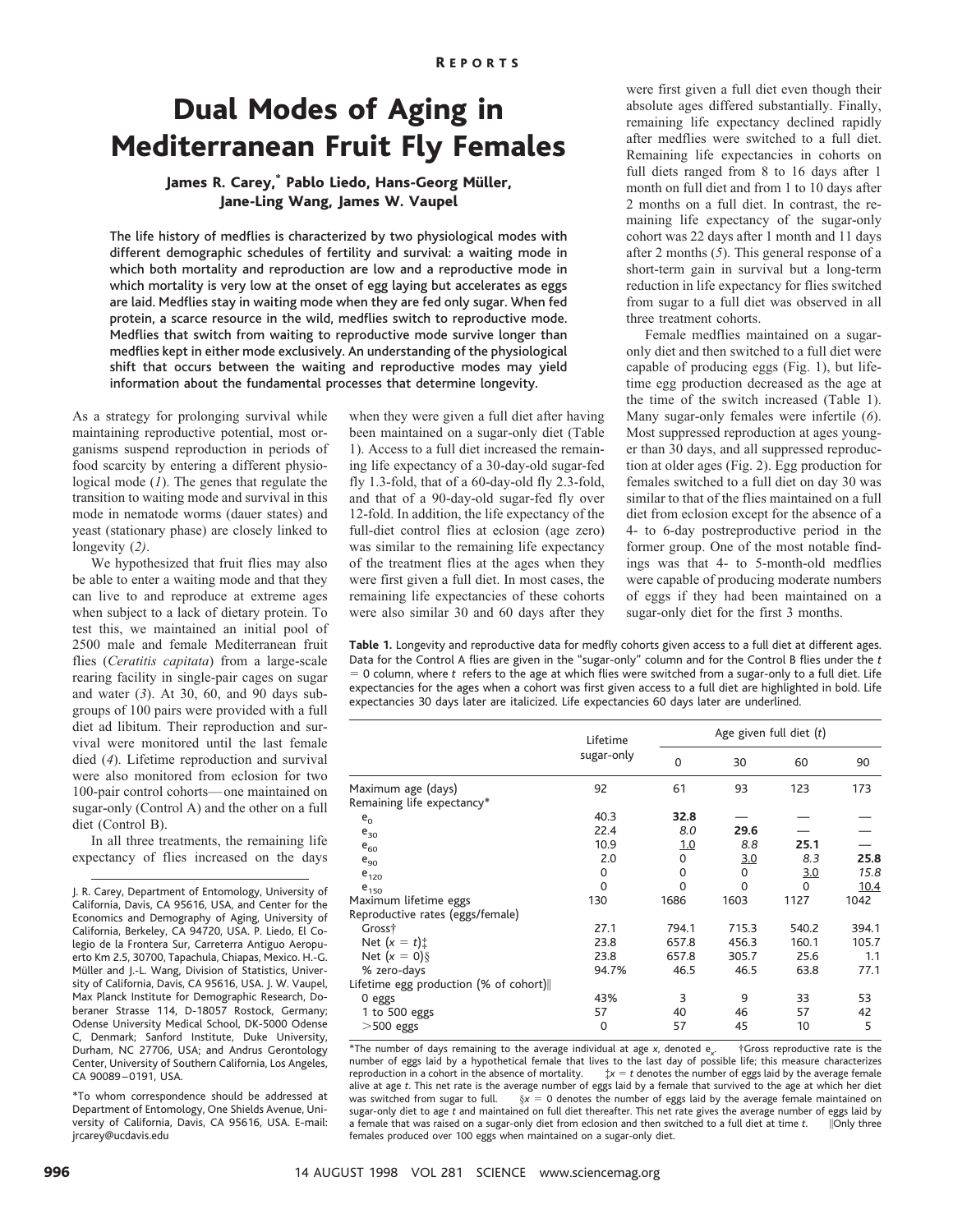Age-specific death rates (*7*) for the cohorts switched to a full diet at  $t = 30$  and  $t =$ 60 days and the Control B cohort  $(t = 0)$ revealed marked similarities in their trajectories after they were given access to a full diet even though their chronological ages differed by up to 2 months (Fig. 3). The cohorts switched to a full diet on days 30 and 60 shifted to the same mortality trajectory as that of the cohort fed a full diet from emergence (Fig. 3, inset). Mortality in the cohort switched to a full diet on day 90 was similar to that experienced by the cohort maintained on a sugar-only diet from emergence. The switch to a full diet on day 90 appears to have set the mortality clock back 90 days. From this point on, we observe the slowly rising trajectory of the sugar-only cohort rather than the more rapidly rising trajectories of the other cohorts switched to full diets. The flies that survived to day 90 on a sugar-only diet may have had special genetic or induced physiological properties that enable exceptional longevity. These findings suggest that the life history of female medflies includes two distinct modes: a waiting mode with low mortality, in which few or even no eggs are produced; and a reproductive mode with prolific egg laying and low initial mortality followed by an acceleration in mortality and a reduction in egg laying.

The observed patterns of mortality and reproduction in the medfly may be associated with reproductive costs; an increment in reproduction at some age may result in a decrement in expected reproduction and an increase in mortality at later ages. Mortality



**Fig. 1.** Age-specific schedule of reproduction for female medflies maintained on a sugar-only diet (top panel and inset, Control A; note scale), on a full diet (sugar + protein hydrolysate) throughout their lives second from top; Control  $B(t = 0)$ , or on a sugar diet from eclosion and then switched to a full diet on days 30, 60, and 90 (lower three panels). The vertical arrows specify the oldest age attained by the cohort. For  $t = 90$ , this was 173 days.

may increase because reproduction diverts resources from somatic repair and maintenance, especially if the diet contains no protein (*8*). The observed patterns may also be attributable to reproductive determinism if the total supply of reproductive units (eggs) is limiting (*9*). The mammalian analog for reproductive determinism is the ovarian exhaustion of follicles as the pacemaker of reproductive senescence (*10*).

The finding that suppression of reproductive activity prolongs survival in the medfly is consistent with the results of other studies. Mortality decreases in male *Drosophila* when they are denied access to mates (*11*) and in female medflies when they are deprived of either mates or oviposition hosts (*12*) or when they are sterilized (*13*). Female rodents maintained on a restricted diet at young ages but subsequently fed ad libitum are, like medflies, capable of producing offspring at ad-

**Fig. 2.** Event history diagrams (*6*) for survival and reproduction in the five cohorts of 100 females. Each horizontal line represents the life course of an individual fly, the length of which is proportional to its lifespan. Segments within each lifeline are colorcoded to depict egglaying levels at each age: green  $= 0$  eggs,  $y$ ellow = 1 to 40 eggs, red  $\geq$  40 eggs. Control A (top) and Control B (second from top) refer to flies maintained throughout their lives on a sugar-only and a full

vanced ages (*14*). The effects of reduced food intake on reproductive aging may be mediated by retardation of the rate at which ovarial follicles are depleted (*15*).

Our findings have several important implications. (i) The assumption that there are two modes of aging provides an ecological and evolutionary context for aging research; the modes link the reproductive fate of individuals to the availability of food, mates, and hosts (*16*). (ii) The two modes enable flies to increase their longevity—individuals that experience both modes survive longer than those that remain in one mode exclusively. (iii) When resource availability is uncertain, older individuals may contribute more offspring than very young ones (*17*). For medflies protein is usually scarce in the wild (*18*), and thus it is likely that many female flies are quite old before they find protein and can reproduce. Induced demographic schedules



diet, respectively. The symbol *t* denotes the time at which sugar-fed cohorts were fed a full protein diet.

**Fig. 3.** Smoothed hazard functions (trajectories of mortality) for the five study cohorts starting at the time (*t*) when they were first switched from a sugar to a full diet (except for the Control A flies, which were fed a sugar-only diet throughout their lives). The inset highlights the significant reductions in hazard rates when flies on a sugar-only diet were switched to protein diets at days 30 and 60 (*7*).